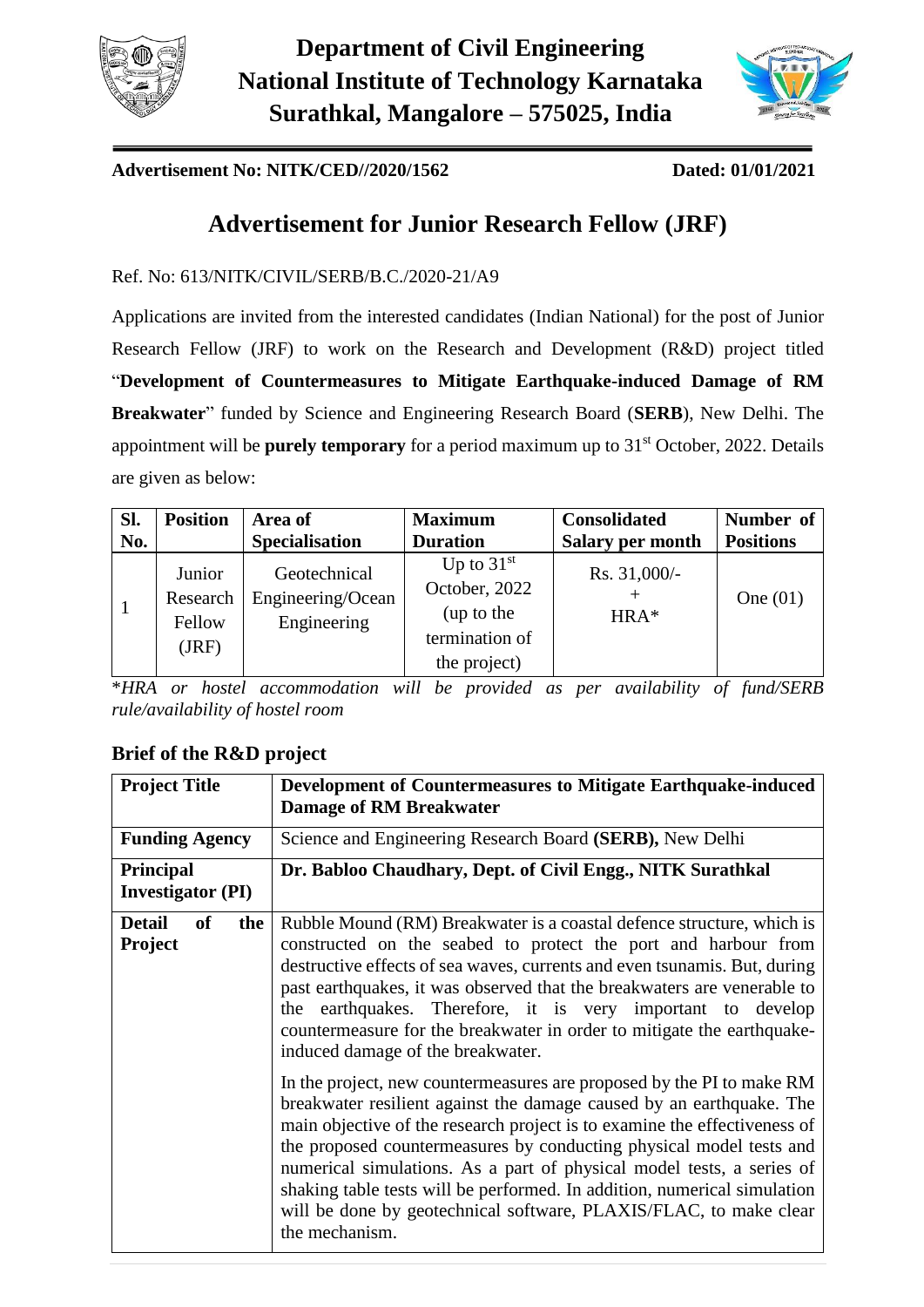



# **Information for the Position of JRF**

| <b>Essential</b>                            | B.E/B.Tech. (Civil Engineering) and M.E/M.Tech. in<br>٠                                                                                                                                                 |  |  |  |  |
|---------------------------------------------|---------------------------------------------------------------------------------------------------------------------------------------------------------------------------------------------------------|--|--|--|--|
| <b>Qualifications:</b>                      | Geotechnical Engineering (or related areas). Candidates must<br>have at least 60% (CGPA 6.5/10) marks in aggregate from a<br>recognized technical institute or university as a full-time<br>program.    |  |  |  |  |
|                                             | Candidate should have qualified GATE at least once in his<br>academic career.                                                                                                                           |  |  |  |  |
| <b>Desirable</b>                            | Candidate must be able to work independently and flexibly. The                                                                                                                                          |  |  |  |  |
| Qualification                               | following will be desirable qualities.                                                                                                                                                                  |  |  |  |  |
|                                             | (i) Experience of conducting tests or physical model tests in lab.<br>(ii) Ability to carry out numerical simulation by Geotech<br>Software/PLAXIS/FLAC.<br>(iii) Good communication and writing skills |  |  |  |  |
| <b>Age Limit</b>                            | 32 Years or as per SERB rules (Age relaxation as per GOI rule).                                                                                                                                         |  |  |  |  |
| Last date for receipt<br>of the application | 30 <sup>th</sup> January 2021                                                                                                                                                                           |  |  |  |  |

# **Application Process:**

Interested candidates may apply in the prescribed format along with CV, photo copies of relevant certificates, grade/mark sheets, publications etc. They need to send the scanned copy of below mentioned documents.

- (i) Cover letter
- (ii) Duly filled application form in the prescribed format with passport-size photograph,
- (iii) Bio-data/Resume
- (iv) Educational certificates and mark sheets (class X onwards)
- (v) GATE qualified certificate and
- (vi) Proof for research experience, publications, special achievements and patents, if any.

Interested candidates must apply online with the following Google form link <https://forms.gle/qU24a8fxF1nZjEXN9>

*All the documents along with duly filled application form in the prescribed format must be uploaded as a single PDF file in the Google form link given above*.

In addition, **soft copies of all the documents along with duly filled application form in the prescribed format must be sent to the Principal Investigator as a single PDF file by email to the email ID: [babloo@nitk.edu.in](mailto:babloo@nitk.edu.in) on or before 30th January 2021** and hard copies of all the documents should be send to the address for correspondence (given below).

### *Correspondence Address:*

Dr. Babloo Chaudhary Assistant Professor, Department of Civil Engineering, National Institute of Technology Karnataka (NITK), Surathkal, P.O. Srinivasnagar, Mangalore – 575 025. Karnataka, India. Mobile: 8724041225, Office Phone: 0824-2473978 E-mail ID: [babloo@nitk.edu.in](mailto:babloo@nitk.edu.in)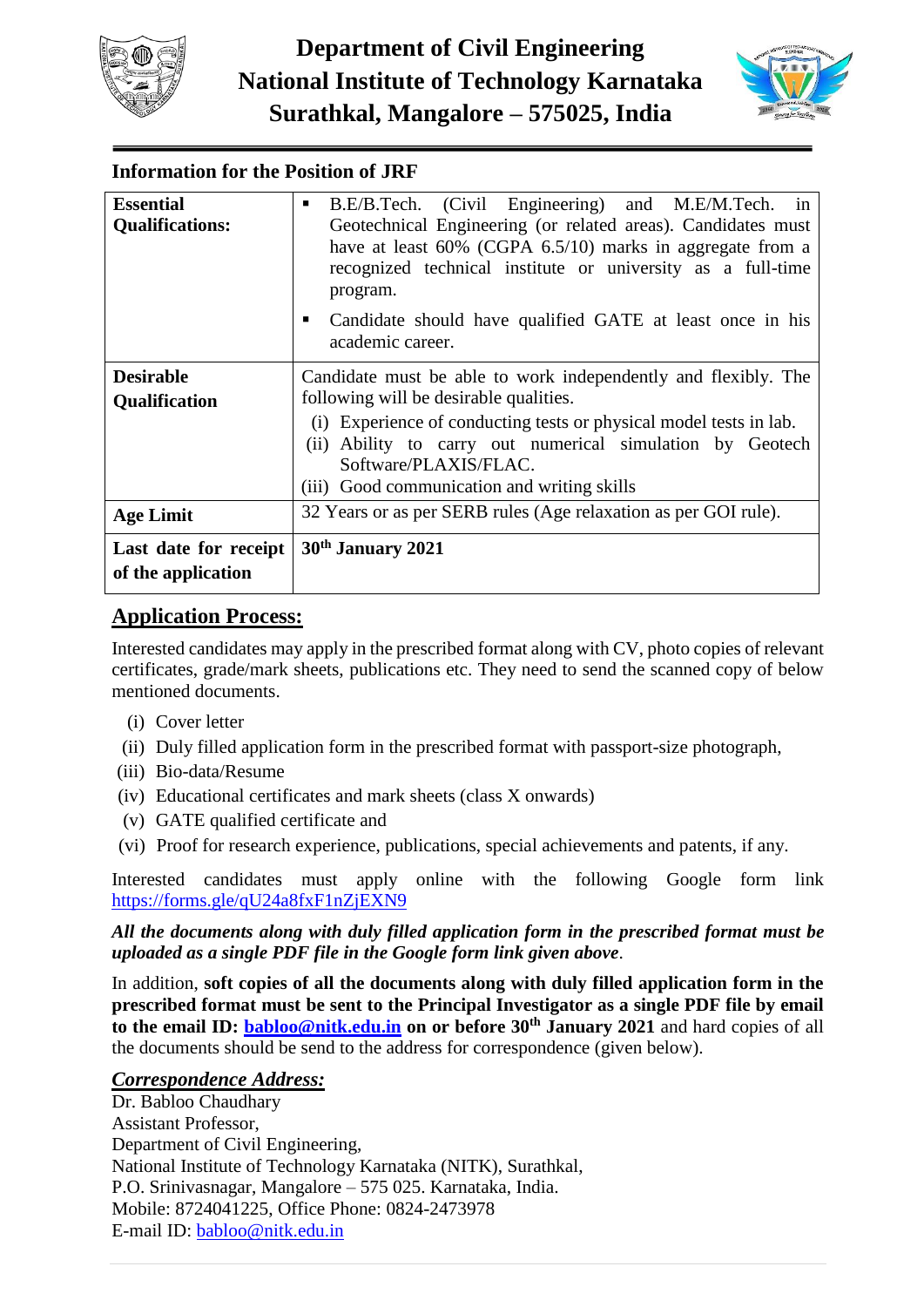



# **Additional Information:**

- 1. **The shortlisted candidates will be informed by email/post/phone.** Most probably it will be an online interview. The online interview is most likely to be held during **First week of February 2021.** The position will be **available immediately.**
- 2. Selection will be based on qualification, interview and relevant experience.
- 3. Selected candidates will be required to join immediately or as soon as possible (on mutual consent between PI and candidate).
- 4. Candidates before appearing for the interview shall ensure that they are eligible for the position, they intend to apply. The date of interview (online interview) will be communicated to the shortlisted candidates by email/phone/post. Please note that no TA/DA is admissible for attending the interview. No any extra payment will be provided if the interview will be conducted in online mode.
- 5. Candidates who are already employed should produce relieving certificate from their employers, if selected.
- 6. The appointment will be on a purely temporary basis co-terminus with the project. The selection committee decision will be final. The duration of the post is up to  $31<sup>st</sup>$  October 2022 (approx. 21 months) or up to the termination of project, subjected to performance review time to time.
- 7. Merely fulfilling the eligibility requirement does not guarantee shortlisting for interview; additional criteria may be imposed for shortlisting. NITK Surathkal reserves the right to reject any or all the application without assigning any reasons thereof.
- 8. In future, JRF may get PhD admission in fulfilling admission criteria of NITK Surathkal. However, PhD position is not guaranteed.
- 9. For any further information and clarification, candidates can contact Principal Investigator on the address given for correspondence.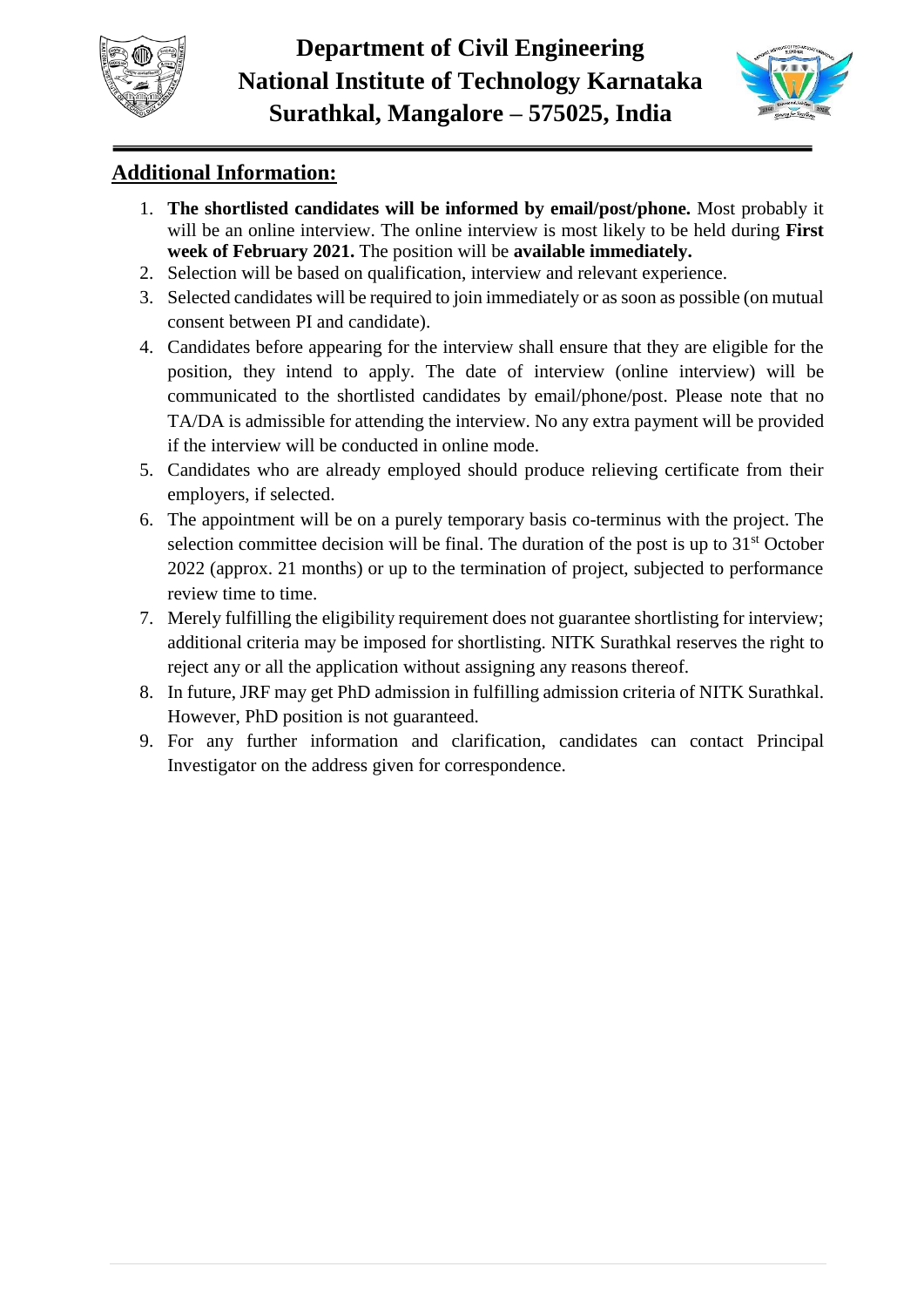



### **APPLICATION FOR THE POST OF JUNIOR RESEARCH FELLOW (JRF)**

### **For Office Use:**

Passport size photo Serial Number: ………………………

Eligible for Written exam/Interview: Yes / No

Verified the Certificates: …………………..

Paste your recent

## *Post Applied for Junior Research Fellow (JRF)*

| 1. Name of the Candidate:<br>(Block Letters) |                                      |
|----------------------------------------------|--------------------------------------|
| $2(a)$ . Father's Name:                      |                                      |
| $2(a)$ . Mother's Name:                      |                                      |
| $3(a)$ . Date of Birth:                      | 3(b). Nationality:                   |
| 3(c). Sex: Male/Female/other                 | 3(d). Marital Status: Married/Single |
| 3(e). Category (Open/OBC/SC/ST/PWD):         |                                      |
| 3(f) Age on 01.01.2021(in Years):            |                                      |

#### **4. Address for Communication:**

| (i) Address for<br>communication: |  |
|-----------------------------------|--|
| (ii) Mobile No:                   |  |
| (iii) Email ID:                   |  |

#### **5(a). Educational Qualifications** (Attach self-attested copies of all certificates)

| Name of<br><b>Exam</b><br><b>Passed</b> | Discipline/<br><b>Specialization</b> | Board/<br>University/ | Name of Institute/<br><b>College</b> | Marks/<br><b>CGPA</b> | Year of<br><b>Passing</b> |
|-----------------------------------------|--------------------------------------|-----------------------|--------------------------------------|-----------------------|---------------------------|
| X                                       |                                      |                       |                                      |                       |                           |
| XII                                     |                                      |                       |                                      |                       |                           |
| B.E./B.Tech                             |                                      |                       |                                      |                       |                           |
| M.E/M.Tech                              |                                      |                       |                                      |                       |                           |
| PhD                                     |                                      |                       |                                      |                       |                           |
| Other                                   |                                      |                       |                                      |                       |                           |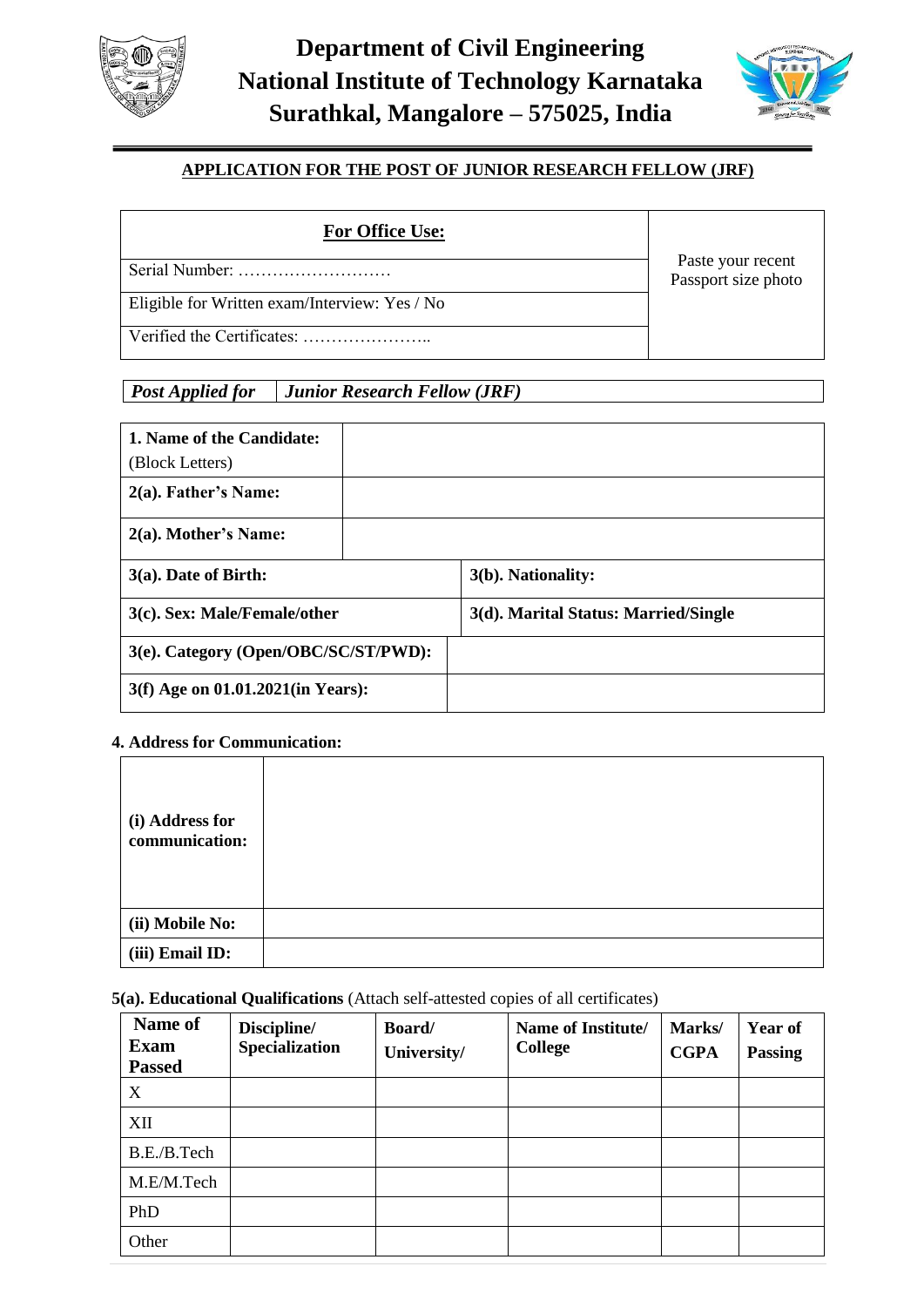



| <b>Exam</b> | <b>Qualified</b> | <b>Marks obtained/Total marks</b> | Rank | Year |
|-------------|------------------|-----------------------------------|------|------|
| <b>GATE</b> | Yes / No         |                                   |      |      |

**\*Attach self-attested copies of all certificates.**

#### **5(b). B.Tech/M.Tech Project Titles**

| $\sim$ ( $\sim$ ), $\sim$ , $\sim$ , $\sim$ , $\sim$ , $\sim$ , $\sim$ , $\sim$ , $\sim$ , $\sim$ , $\sim$ , $\sim$ , $\sim$ , $\sim$ |  |  |
|---------------------------------------------------------------------------------------------------------------------------------------|--|--|
| <b>B. Tech Project Titles</b>                                                                                                         |  |  |
| <b>M. Tech Project Titles</b>                                                                                                         |  |  |

#### **6. Work/Research Experience (**if yes, describe it in 200 words in a additional sheet)

| Organization | <b>Designation</b> | <b>Duration (Year)</b> | <b>Responsibilities</b> |
|--------------|--------------------|------------------------|-------------------------|
|              |                    |                        |                         |
|              |                    |                        |                         |
|              |                    |                        |                         |

#### **7. Number of Publications** (Attach a separate list of publications with full details, if required):

| <b>National</b> | <b>International</b> |
|-----------------|----------------------|
|                 |                      |

#### **8. Workshop/Training programs attended** (Attach a separate sheet, if required):

| <b>S. No.</b> | <b>Details</b> |  |  |
|---------------|----------------|--|--|
|               |                |  |  |
|               |                |  |  |
|               |                |  |  |

### **9. Other Achievements** (Attach a separate sheet, if required):

| <b>S. No.</b> | <b>Details</b> |
|---------------|----------------|
|               |                |
|               |                |
|               |                |